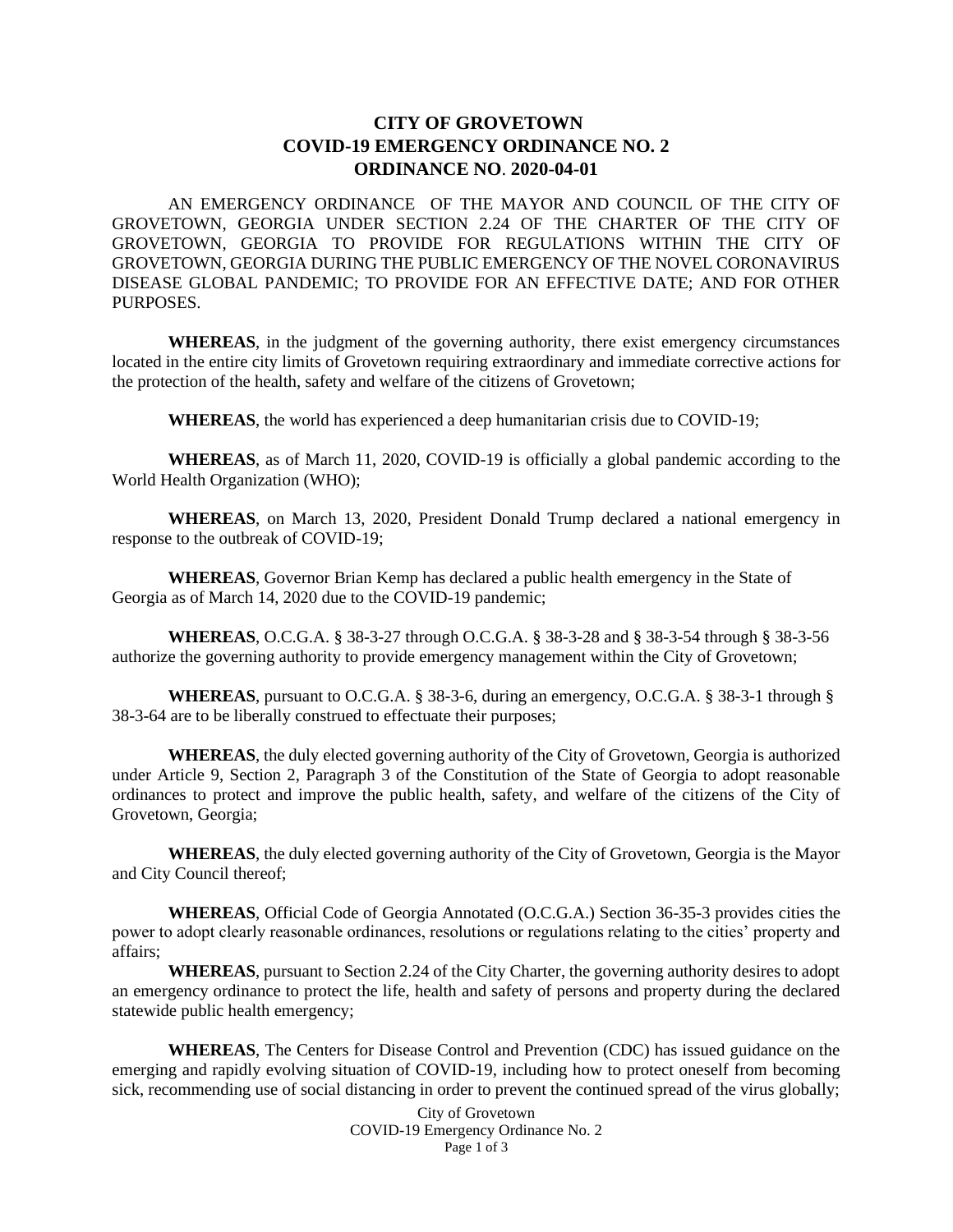**WHEREAS**, the CDC expects that additional cases of COVID-19 will be identified in the coming days, including more cases in the United States, and that person-to-person spread is likely to occur;

**WHEREAS**, on March 16, 2020, the CDC advised that during the next fifteen (15) days, all events in the United States of ten (10) or more people should be cancelled or held virtually;

**WHEREAS**, pursuant to the guidance of the CDC, the City of Los Angeles, California, the City of Seattle, Washington, the City of Atlanta, Georgia, Athens-Clarke County, Georgia, the Consolidated Government of Augusta, Georgia and the states of New York, New Jersey, and Connecticut have imposed temporary restrictions on the operations of businesses to stop large numbers of people from gathering and staying in close proximity;

**WHEREAS**, the current number of COVID-19 cases in Georgia is 4,638 with 139 deaths and those numbers are increasing daily;

**WHEREAS**, medical professionals have advised that if COVID-19 continues to spread in Columbia County and the rest of Georgia, including the CSRA, at a rate comparable to that rate of spread in other affected areas, it may greatly strain the resources and capabilities of county and municipal governments, including public health agencies, that provide essential services for containing and mitigating the spread of contagious diseases, such as COVID-19, and the situation may become too large in scope to be handled in its entirety by the normal county and municipal operating services in some parts of this State, and this situation may spread to other parts of this State;

**WHEREAS**, it has been evidenced that people in Columbia County continue to congregate in large numbers in enclosed spaces where social distancing cannot be effectuated;

**WHEREAS**, to prevent or minimize injury to people resulting from this pandemic, the Mayor and City Council find that certain actions are required, including but not limited to, the social distancing measures set forth herein.

## **THE COUNCIL OF THE CITY OF GROVETOWN HEREBY ORDAINS AS FOLLOWS:**

- (a) That there exists an actual or threatened occurrence of a disaster or emergency, which may result in the large-scale loss of life, injury, property damage or destruction or in the major disruption of routine community affairs, business or governmental operations in the City of Grovetown.
- (b) That, all public or private Community Gatherings of more than ten (10) people anywhere within the city limits of Grovetown, Georgia are prohibited for the duration of this Ordinance. A "Community Gathering" is defined as any indoor or outdoor event or convening, subject to the exceptions below, that brings together or is likely to bring together more than ten (10) persons at the same time in a single room or other single confined or enclosed space or area, such as an auditorium, stadium (indoor or outdoor), tent arena or event center, music venue, meeting hall, conference center, large cafeteria, or any other confined indoor or outdoor space. A Community Gathering does not include the following or similar uses, so long as persons attending the Community Gathering are generally not within six (6) feet of each other for extended periods: (1) spaces where persons may be in transit or waiting for transit such as airports, bus stations, or terminals; (2) office or manufacturing space, child-care facilities, residential buildings or any type of temporary sheltering or housing; (3) grocery stores, convenience stores/gasoline filling stations or pharmacies; and (4) hospitals or medical facilities.

City of Grovetown COVID-19 Emergency Ordinance No. 2 Page 2 of 3